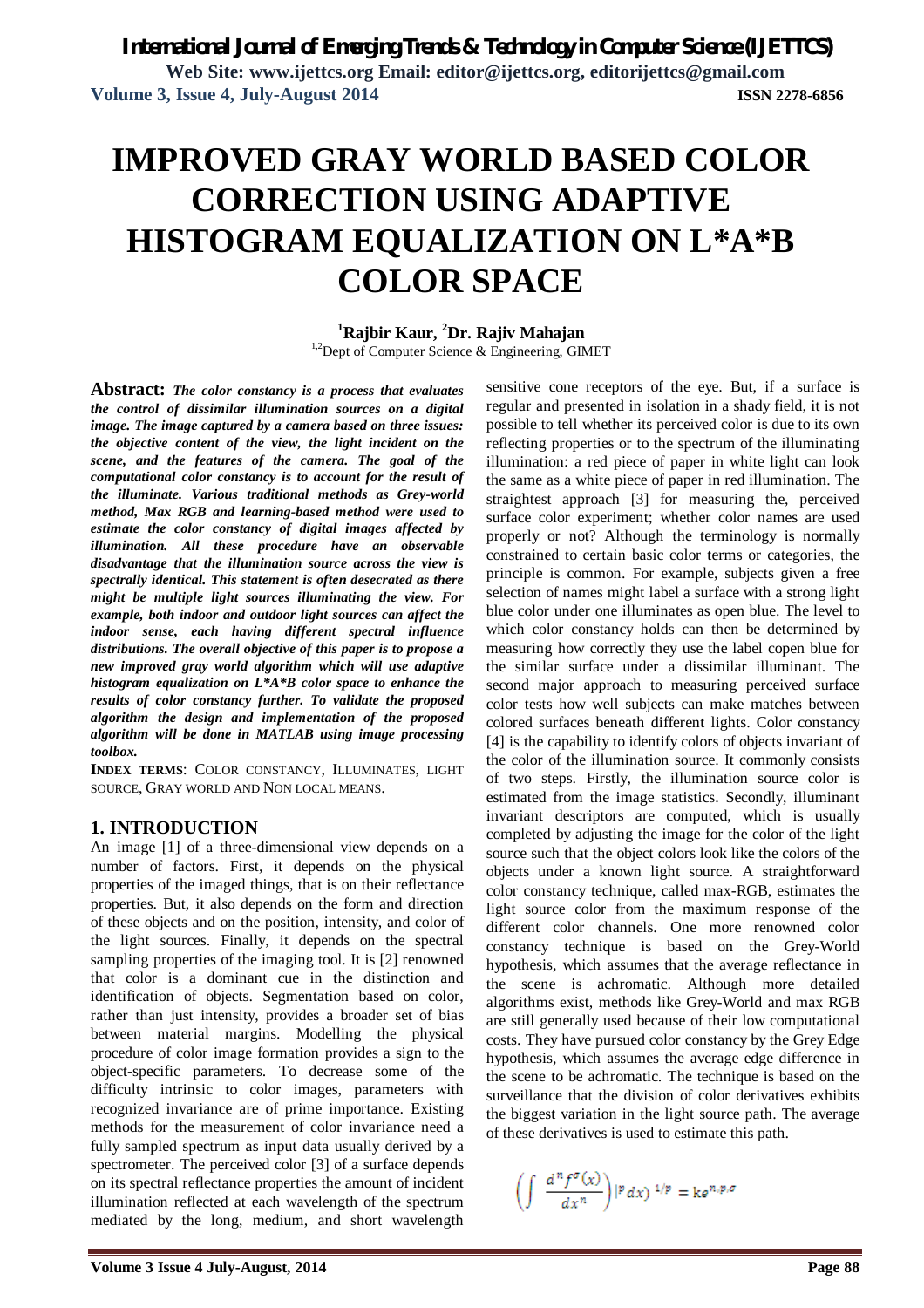- i. The order n of the image structure is the parameter determining if the method is a gray-world or a gray edge algorithm.
- ii. The Minkowski norm p which determines the relative weights of the multiple measurements from which the final illuminant color is estimated. A high Minkowski norm emphasizes larger measurements whereas a low Minkowski norm equally distributes weights among the measurements.
- iii.The scale of the local measurements as denoted by sigma. For first- or higher order estimation, this local scale is combined with the differentiation operation computed with the Gaussian derivative. For zeroorder gray-world methods, this local scale is imposed by a Gaussian smoothing operation.

Color Constancy [7] is a phenomenon that defines the human ability to estimate the actual color of a scene irrespective of the color of illumination of that scene. Since an image is a product of the illumination that falls on the scene and the reflectance properties of the scene, attaining color constancy is an ill posed problem and various techniques have been planned to address it. Our method is based on the observation that an image of a scene, taken under colored illumination, has one color channel that has significantly different standard deviation from at least one other color channel. The standard deviations of the color channels of an image with no color cast are very alike to each other. We discover the ratio of the maximum and minimum standard deviation of color channels of local patches of an image and usage as a prior to estimate the color of illumination and achieve color constancy. In order to purify [10] the acquired image as close as possible to what a human observer would have observed if placed in the original scene, the first stage of the color correction pipeline aims to emulate the color constancy feature of the human visual system (HVS), the ability to perceive relatively constant colors when objects are lit by different illuminants. The dedicated module is usually referred to as automatic white balance (AWB), which should be able to determine from the image content the chromaticity of the ambient light and compensate for its effects. The only information available are the camera responses across the image, color constancy in as under determined problem ; and thus further assumptions and/or knowledge are needed to resolve it. Typically, some information about the camera being used is exploited, and/or assumptions about the statistical properties of the expected illuminantes and surface reflectance. Color correction methods [12] are used to compensate for illumination conditions. In human perception such correction is called color constancy the capability to perceive a relatively constant color for an object even under changing illumination. Most computer methods are pixel based, correcting an image so that its statistics fulfil assumptions such as the average intensity of the scene under neutral light is achromatic, or that for a given illuminant, there is an inadequate number of expected colors in a real world scene. Various schemes have been proposed to use features instead of pixels including higher order derivatives or homogeneous color

regions. These features [12] are selected based on their probability to best characterize the illuminant color and ignore the specific color of the objects in the scene. For example, higher order derivatives are used based on the assumption that the average of reflectance differences in a scene is achromatic. However, to the best of knowledge, none of the existing methods account for the fact that even at the level of the distinct pixels, the reliability of the color information varies. Introduce the notion of color strength, a measure of color information accuracy. Color [13] is an important cue for computer vision and image processing related topics, like feature extraction, human computer interaction, and color appearance models. Colors observed in images are determined by the intrinsic assets of objects and surfaces, as well as the color of the illuminant. For a robust color-based system, the effects of the illumination should be filtered out. Color Constancy is the ability to identify the correct colors, independently of the illuminant present in the scene. Human vision has a natural capability to correct the color effects of the light source. However, the mechanism that is involved in this capability is not yet fully understood. The same process is not trivial to machine vision systems in an unconstrained scene. A sights a set of illuminated things. In common the illumination has a multifaceted spatial distribution, so that the illuminant falling on one object in the scene may vary from that falling on another. None-theless,aof use point of departure is to judge the case where the illumination is consistent across the scene, so that it may be differentiated by its spectral power distribution,  $E(\lambda)$ . This functions specifies how much control the illuminant contains at each wavelength. The illuminant reflects off things to the eye, where it is gathered and centered to figure the retinal image. It is the image that is openlyavailable for determining the work of art of the scene.



**Figure 1**.Image under different illuminations

However human eye has capability to exhibit color constancy to huge extent. Consider an instance concerning only lightness; get a page of black print on white paper seen initially under an indoor light and then beneathstraight sunlight i.e. achromatic illumination. The intensity of the light accomplishment the eye from the white region of the page in indoor illumination is approximately equal to the intensity of the illumination reaching the eye from the black print in daylight. In spite of this irregularfairness, the page looks white under the indoorlight and the print looks black beneathdaylight.

### **2.Related work**

The problem of illuminant estimation [1] for given image of a sight is recorded under an unidentified light; they can recover an estimate of that light. Obtaining such an estimate is a vital part of solving the color constancy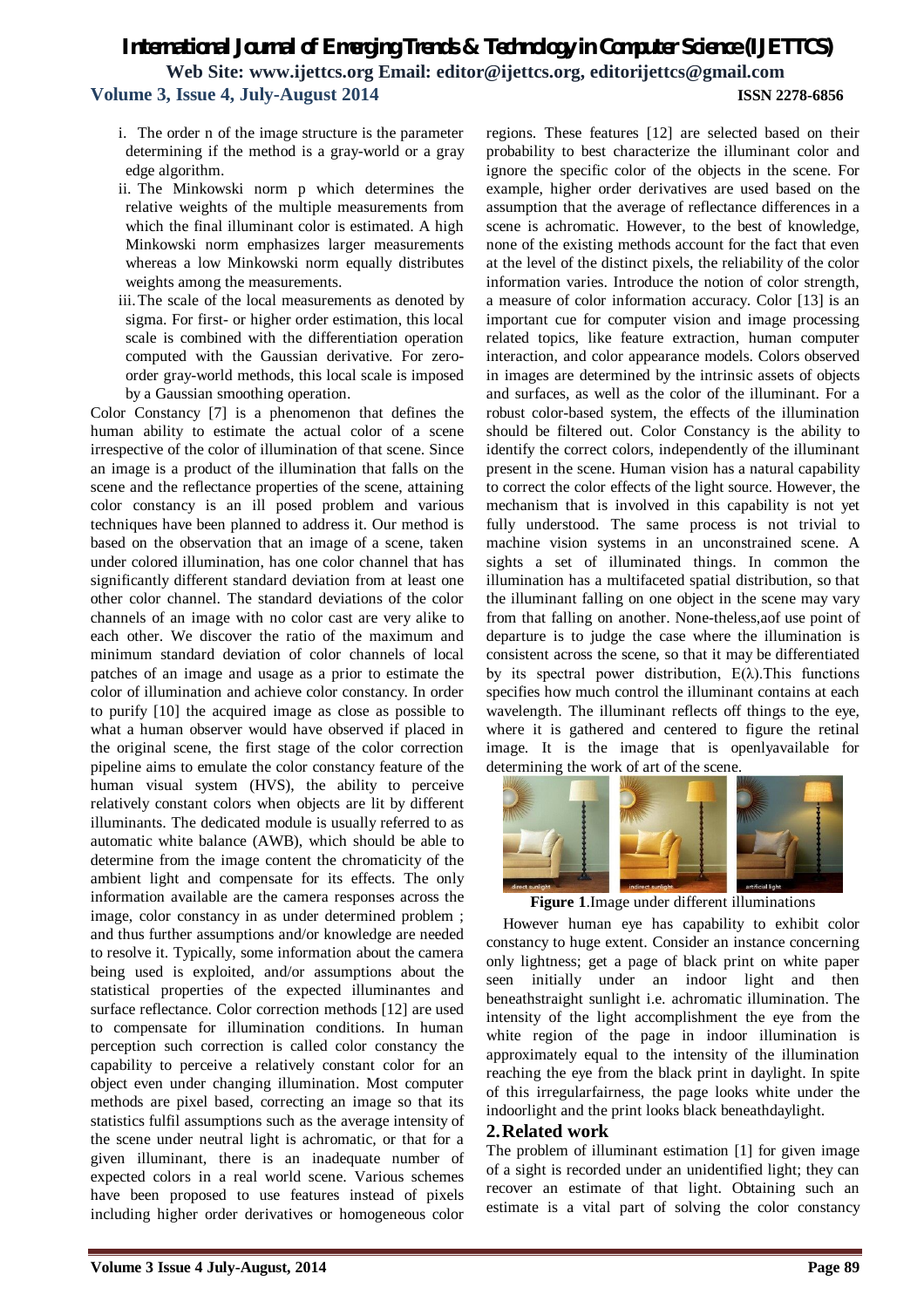problem that is of recovering an illuminant self-governing demonstration of the reflectance in a scene. They start by determining which image colors can take place under each of a set of probable lights.For a constant visual world, the colours [3] of objects should appear the similar under different lights. This property of color constancy has been assumed to be elementary to vision, and lots of experimental attempts have been made to enumerate it.Awell-known color constancy method [4] is based on the Grey World assumption i.e. the average reflectance of surfaces in the world is achromatic. The Grey Edge hypothesis assuming that the average edge difference in a scene is achromatic. Based on this hypothesis, they projected an algorithm for color constancy.Color constancy [5] is the capability to compute colors of things independent of the color of the light source. A renowned color constancy method is based on the gray world assumption which assumes that the average reflectance of surfaces in the world is achromatic. Light, which is reflected from an object, varies with the kind of illuminant used. Nevertheless, the color of an object appears to be something like constant to a human observer. The ability to calculate color constant descriptors from reflected light is called color constancy. In order to solve the problem of color constancy, some assumptions have to be prepared.Natural scenes regularly have multiple illuminants. A room may be illuminated by artificial light as well as reflected sunlight. Even if there is only a single illuminant, the intensity of the illuminant usually varies across the image. In order to calculate color constant descriptors from the calculated data, one has to estimate the illuminant locally for each image pixel. A simple yet very efficient method is the use of local space average color.Images with color cast [7] has standard deviation of one color channel significantly different from that of other color channels. This observation is also valid to local patches of images and ratio of the maximum and minimum standard deviation of color channels of local patches is used as a prior to select a pixel color as illumination color.A color gradient [8]is presented with good color constancy preservation properties. The method does not need a priori information or variations in color space. It is naturally invariant to intensity magnitude, indicating high robustness against bright spots produced be specular reflections and dark regions of low intensity. Computational color constancy purposes to estimate the actual color in an acquired scene disregarding its illuminant. Many illuminant estimation solutions have been suggested in the last few years, although it is known that the problem addressed is actually ill-posed as its solution lacks uniqueness and stability. To handle with this problem, different solutions usually exploit some assumptions about the statistical properties of the estimated illuminants and/or of the object reflectance in the scene. Until now, most methods have been [11] based on physical constraints or statistical assumptions derived from the scene, whereas very little attention has been paid to the effects that selected illuminants have on the final color image representation. They describe the category

hypothesis, which weights the set of possible illuminants according to their capacity to map the corrected image onto specific colors. Color information [12] is a significant feature for many vision algorithms including color correction, image retrieval and tracking. The limitations of color measurement accuracy and explore how this information can be used to improve the performance of color correction .The notion of color strength, which is a combination of saturation and intensity information to define when hue information in a scene is reliable. Image enhancement [13] issues are addressed by analyzing the effect of two well-known color constancy algorithms in combination with gamma correction. Those effects are studied applying the algorithms separately and in combination. The performance of the approaches is evaluated comparing the Average Power Spectrum Value of the test images and their corresponding outcomes, as a quality measure. According to the experimental results, it is observed that the application of the gamma correction after a color constancy algorithm results in an improved image quality.Gamma correction [13] illuminates dark areas in the image, allowing a more clearly distinction of colors. Gamma correction is mainly used in practical applications requiring a dynamic range correction, an effect that also color constancy produces. Image enhancement produced by a single algorithm, the combined application of a color constancy algorithm and afterwards the gamma correction, yields a better result.An improved color constancy approach [14] is obtainable by considering the drawback of the well-known max- RGB algorithm: Only the unreliable maximum intensities are taken for illuminant estimation.

### **3.Gaps in literature**

The survey has shown that still much improvement is required in the color constancy algorithms. It has been found that the most of the existing research has following limitations:-

1. Color normalization has been neglected to balance the color artefacts which will be presented in the image produced by the color constancy algorithms; as the modification is done in the image according to measured light source.

2. Effect of the Human visual system is also ignored. Because the modification done by the color constancy is based upon the measured light source; which can be efficient some time or may produce poor results in certain cases. So adaptive histogram equalization on L\*a\*b is required to overcome this problem.

3. Most of the existing research has taken the results on the available data sets; not much work is done by taking real time color source affected images.

### **4.Problem definition**

The color constancy is a procedure that measures the influence of different light sources on a digital image. The image recorded by a camera depends on three factors: the physical content of the scene, the illumination incident on the scene, and the characteristics of the camera. The goal of the computational color constancy is to account for the effect of the illuminate. Many traditional methods such as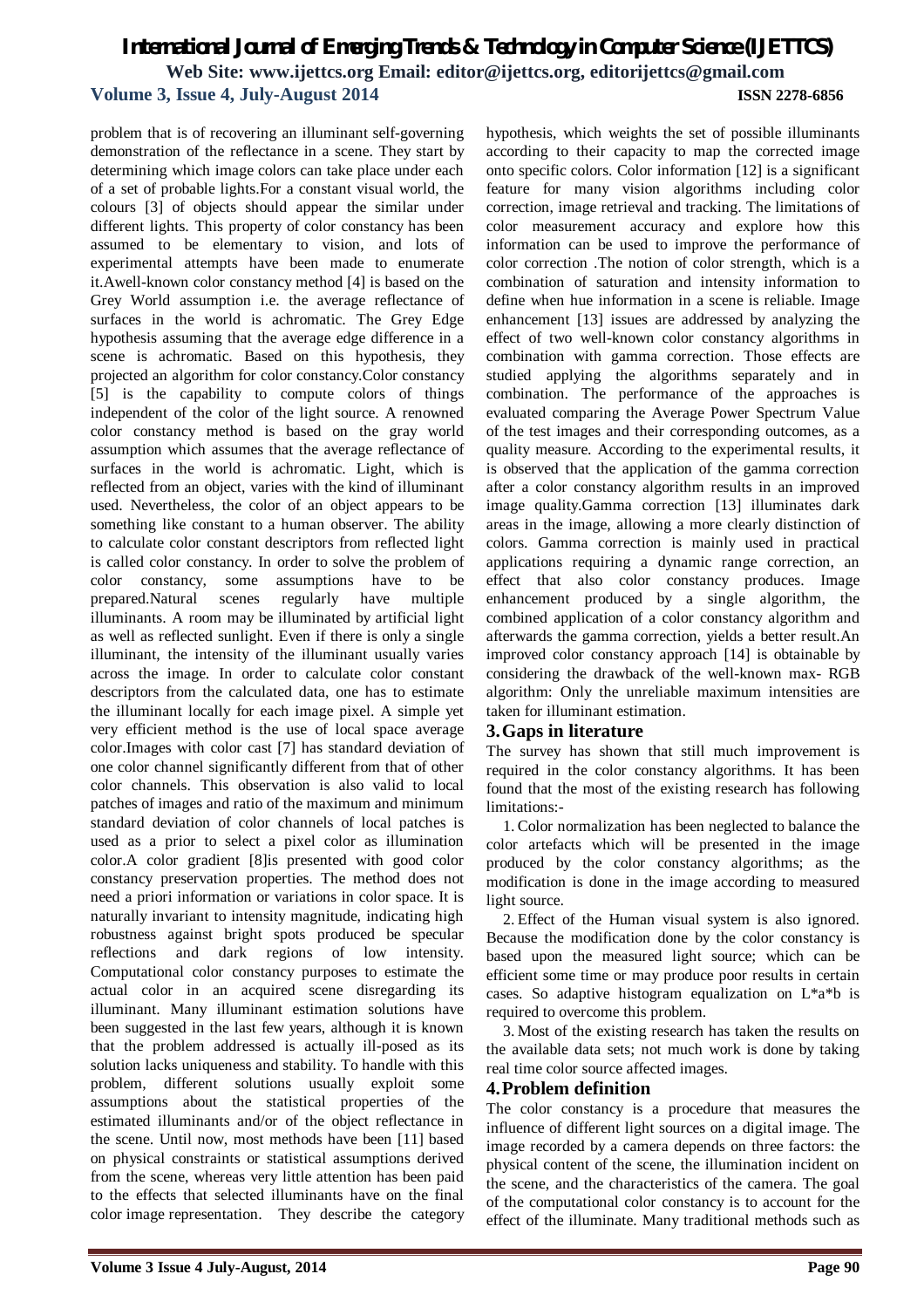### *International Journal of Emerging Trends & Technology in Computer Science (IJETTCS)* **Web Site: www.ijettcs.org Email: editor@ijettcs.org, editorijettcs@gmail.com**

**Volume 3, Issue 4, July-August 2014 ISSN 2278-6856**

Grey-world method, Max RGB and learning-based method were used to measure the color constancy of digital images affected by light source. All these methods have an obvious disadvantage that the light source across the scene is spectrally uniform. This assumption is often violated as there might be more than one light source illuminating the scene. For instance, indoor scenes could be affected by both indoor and outdoor illumination, each having distinct spectral power distributions. The main objective of this dissertation is to propose Improved Gray world algorithm using adaptive histogram equalization on L\*a\*b color space and light normalization. The problem is seem to be justifiable and will have great impact on vision application because as Gray world based color constancy will reduce the impact of the light but it also reduces the sharpness of the image and also may result in poor brightness; so to remove this problem we will use an integrated effort of the Gray world algorithm using adaptive histogram equalization on L\*a\*bcolor space and light normalization for efficient results. In order to validate the performance of the proposed algorithm design and implementation will be done in MATLAB using image processing toolbox. The comparison among state of art techniques will also be drawn by considering the well-known image processing performance metrics.

#### **5.Proposed algorithm**

The main motivation behind this research work is to improve the accuracy of the color constancy algorithms. Color processing is a procedure by which research teams and equipment are proficient to differentiate objects based on the dissimilar reflections of the light or illuminated, communicated, or produced by the given object. In human beings light is acknowledged by the eye where two kinds of photoreceptors known as cones and rods, direct indications to the visual cortex that in turn processes those impressions into a individual discernment of the color. Color correction or constancy is a procedure that permits the brain to distinguish acquainted thing as being a reliable color nevertheless of the amount of light imitating from the object at a specified moment. The proposed algorithm will have great impact on the real time vision applications. The proposed algorithm will become useful in smart phones, smart cameras and projectors. Subsequent is the algorithm that has been used to improve the color constancy.

Step 1: FIRST OF ALL COLOR INPUT IMAGE WILL BE PASSED TO THE SYSTEM THEN WE WILL FIND THE SIZE OF IMAGE USING THE EQUATION

 $[M, N, \sim] = size(I)$ ..... (1)

WHERE M REPRESENTS ROW, N REPRESENTS COLUMN,  $\sim$ REPRESENTS ANY CHANNEL I.E. RED, GREEN OR BLUE AND I REPRESENTS IMAGE.

Step 2: NOW WE WILL REMOVE SATURATION COLOR POINTS I.E. THE COLORS WHICH ARE HEAVILY AFFECTED BY THE LIGHT SOURCE BY USING FOLLOWING EQUATIONS

**(a)** FIRST OF ALL WE MEASURE ALL THREE CHANNELS BY USING THE FOLLOWING EQUATION

 $\mathbf{T}_{\mathbb{R}=\sum \sum (\mathbf{I}_{\mathbb{R}}) \cdots \cdots}$  (2)

$$
\Gamma_{\mathbf{G} = \sum \sum_{i=1}^{n} (L_i, \dots, (3))}
$$

$$
\mathbf{T}_{G=\sum \sum (I_{E})} \cdots (3)
$$
  

$$
\mathbf{T}_{B=\sum \sum (I_{E})} \cdots (4)
$$

WHERE  $T_{R, T_{G}}$ , $T_{B}$  represents total red, green and BLUE COLOR AND  $I_R$ , $I_G$ , $I_B$  REPRESENT RED, GREEN AND BLUE IMAGE.

**(b)** AFTER CALCULATING R,G,B CHANNEL WE WILL CALCULATE THE MEAN OF ALL 3 CHANNELS BY USING THE FOLLOWING EQUATION

 $\mathbf{gm} = \sum (\mathbf{r}_{\text{m}} \mathbf{g}_{\text{m}} \mathbf{b}_{\text{m}} / 3 \dots (5)$ 

WHERE GM REPRESENT GLOBAL MEAN AND  $R_{\rm M}G_{\rm M}B_{\rm M}$ REPRESENT MEAN OF ALL INDIVIDUAL CHANNEL.

**(c)** NOW COLOR AGGREGATION WILL BE APPLIED TO REMOVE THE SATURATION POINTS BY USING THE FOLLOWING EQUATION

$$
a_{r} = gm/r_{m} \dots (6)
$$
  
\n
$$
a_{g} = gm/r_{g} \dots (7)
$$
  
\n
$$
a_{b} = gm/r_{b} \dots (8)
$$

WHERE  $A_R$ ,  $A_G A_B$ REPRESENTS AGGREGATE FUNCTION FOR RED, GREEN AND BLUE CHANNEL.

**(d)** NOW AFTER REMOVING THE SATURATION POINTS WE WILL OBTAIN NEW IMAGES BY USING THE FOLLOWING EQUATION

$$
\mathbf{nl}(\mathbf{red}) = \mathbf{a}_{\mathbf{r}} * \mathbf{I}_{\mathbf{R}}.....(9)
$$
  
\n
$$
\mathbf{nl}(\mathbf{green}) = \mathbf{a}_{\mathbf{g}} * \mathbf{I}_{\mathbf{g}}.....(10)
$$
  
\n
$$
\mathbf{nl}(\mathbf{blue}) = \mathbf{a}_{\mathbf{b}} * \mathbf{I}_{\mathbf{b}}.....(11)
$$

WHERE NI REPRESENTS NEW IMAGE.

Step 3: NOW WE WILL REMOVE THE EFFECT OF LIGHT USING EDGE BASED  $2^{ND}$  ORDER DERIVATION COLOR CONSTANCY ALGORITHM BY USING THE FOLLOWING EQUATION

**(a)** FIRST OF ALL WE WILL ESTIMATE THE ILLUMINACE VALUE TO REPRESENT THE GRAY EDGE HYPOTHESIS BY USING THE FOLLOWING EQUATION

 $ew = \sqrt{wr * 2 + wg * 2 + wb * 2}$ .... (12)

WHERE EW REPRESENTS EFFECT OF LIGHT AND WR, WG, WB REPRESENTS EFFECT OF RED, GREEN AND BLUE COLOR

Step 4: NOW AFTER ESTIMATING THE LIGHT SOURCE, COLOR NORMALIZATION WILL COME IN ACTION TO BALANCE THE EFFECT OF THE POOR LIGHT.

**(a)** FIRST OF ALL WE WILL CALCULATE THE EFFECT OF RED, GREEN AND BLUE CHANNEL BY USING THE FOLLOWING **EQUATIONS** 

 $wr = wr/ew$  ..... (13)  $wg = wg/ew....(14)$  $wb = wb/ew....(15)$ 

WHERE WR, WG, WB REPRESENT EFFECT OF RED, GREEN AND BLUE COLOR AND EW REPRESENTS EFFECT OF LIGHT.

**(b)** NOW WE WILL NORMALIZE RED, GREEN AND BLUE CHANNELS INDIVIDUALLY.

$$
\mathbf{OI}_{R} = \left(\frac{\mathbf{OI}_{R}}{\mathbf{wr}_{1} \cdot \sqrt{3}}\right) \dots (16)
$$

$$
\mathbf{OI}_{C} = \left(\frac{\mathbf{OI}_{C}}{\mathbf{wg}_{1} \cdot \sqrt{3}}\right) \dots (17)
$$

$$
\mathbf{OI}_{B} = \left(\frac{\mathbf{OI}_{B}}{\mathbf{wt}_{B} \cdot \sqrt{3}}\right) \dots (18)
$$

Step 5: NOW WE WILL APPLY ADAPTIVE HISTOGRAM EQUALIZATION ON L\*A\*B COLOR SPACE TO GET THE FINAL COLOR CONSTANT IMAGE BY USING THE FOLLOWING EQUATION

STEP 6: END.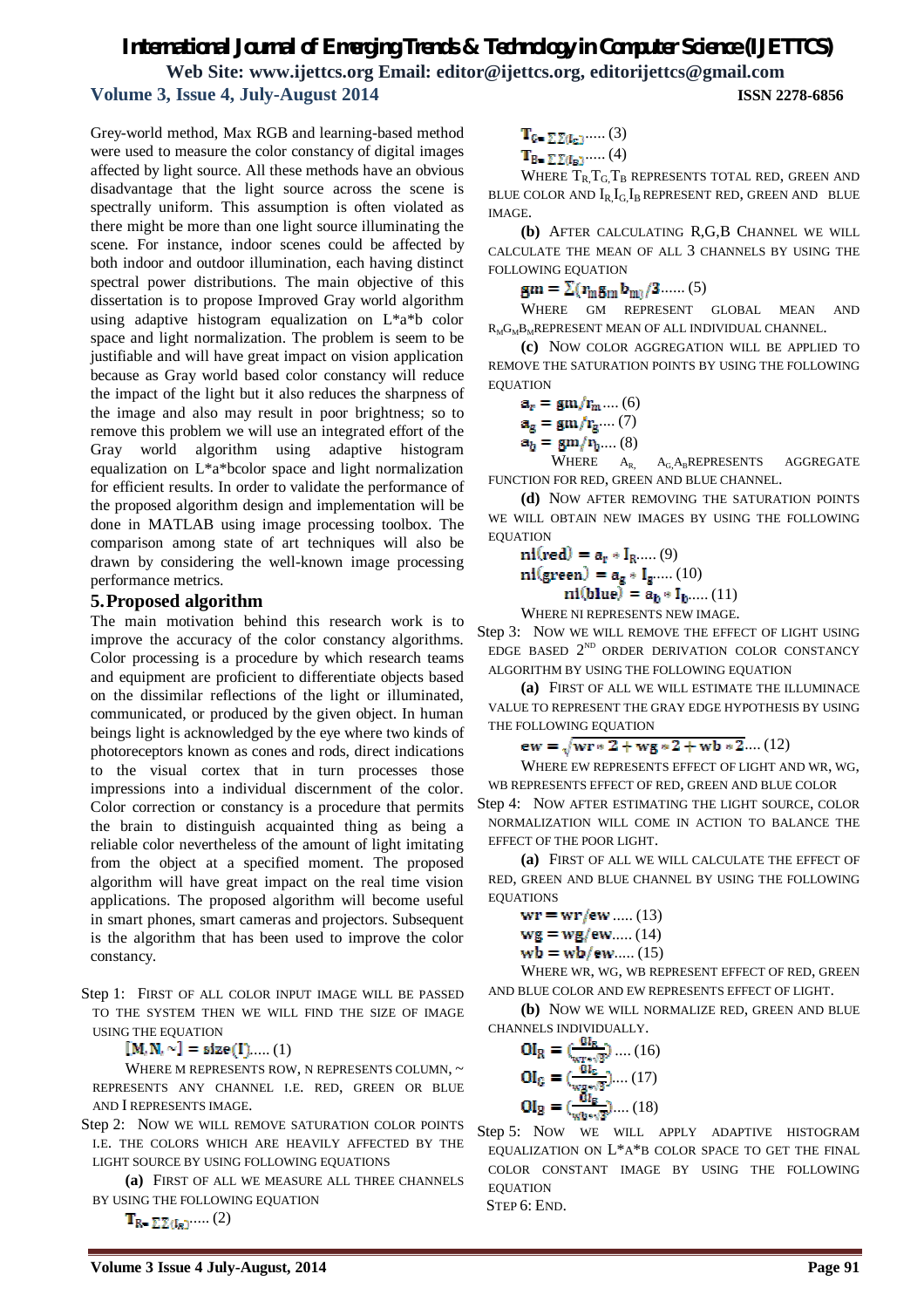### **6.Experimental set-up**

In order to implement the proposed algorithm, design and implementation has been done in MATLAB using image processing toolbox. Table 1 is showing the various images which are used in this research work. Images are given along with their formats. All the images has different kind of the light i.e. more or less in some images.

| <b>Table 1.</b> Experimental images |                    |               |  |  |
|-------------------------------------|--------------------|---------------|--|--|
| S.Ng                                | <b>NAME</b>        | <b>FORMAT</b> |  |  |
| 1                                   | Image1             | <b>JPEG</b>   |  |  |
| 2                                   | Image2             | <b>JPEG</b>   |  |  |
| 3                                   | Image3             | <b>JPEG</b>   |  |  |
| 4                                   | Image4             | <b>JPEG</b>   |  |  |
| 5                                   | Image5             | <b>JPEG</b>   |  |  |
| 6                                   | Image6             | <b>JPEG</b>   |  |  |
| 7                                   | Image7             | <b>JPEG</b>   |  |  |
| s                                   | Image <sub>8</sub> | <b>JPEG</b>   |  |  |
| 9                                   | Image9             | <b>JPEG</b>   |  |  |
| 10                                  | Image10            | <b>JPEG</b>   |  |  |
| 11                                  | Image11            | <b>JPEG</b>   |  |  |
| 12                                  | Image12            | <b>JPEG</b>   |  |  |
| 13                                  | Image13            | <b>JPEG</b>   |  |  |

### **7. Experimental results**

For the purpose of the confirmation we have taken 13 dissimilar images and passed to the edge based using first order, edge based using second order, and proposed algorithm. Following section contains a result of one of the 13 selected images to show the improvisation of the proposed algorithm over the other techniques.Figure 2 has shown the input image for new purpose. The image has show low intensity and the effect of red color on the image is much. The whole objective is to improve the brightness of the image and to fix the effect of the color of the light source.



**Figure 2**. Input image

Figure 3 has shown the result image produced by the Edge based using first order. The image has shown more brightness and some more effect of the red color. However the difficulty of this technique is establish to be some artefacts which make poor quality of the image.



**Figure 3.**Edge based using first order

Figure 4 has shown the production image occupied by the Edge based using second order. The image has more brightness. However the problem of this technique is found to be is the effect of the green channel has not been minimized as expected.



**Figure 4.** Edge based using second order

Figure 5 has shown the output image taken by the proposed color constancy algorithm. The image has contained the balanced brightness and the impact of the red channel is also reduced. Comparing with other method the proposed has shown quite significant result with respect to all cases. The effect of the individual channel has also been normalized as well as the effect of the brightness is also normalized.



**Figure 5.** Final proposed image

### **8. Performance analysis**

This segment contains the calculation among active and projected techniques. Some familiar image presentation parameters for digital images have been selected to verify that the performance of the projected algorithm is moderately better than the obtainable methods.

Table 2 has shown the quantized examination of the mean square error. As mean square error requires to be abridged therefore the proposed algorithm is presenting the better output than the existing methods as mean square error is fewer in each case.

| 1 aprè 2, rican pquare Error |                                          |                                     |          |  |  |
|------------------------------|------------------------------------------|-------------------------------------|----------|--|--|
| Image<br>Name                | Edge<br>based<br>using<br>first<br>order | Edge based<br>using second<br>order | Proposed |  |  |
| Image1                       | 0.0339                                   | 0.0297                              | 0.0035   |  |  |
| Image2                       | 0.0348                                   | 0.0326                              | 0.0239   |  |  |
| Image3                       | 0.0215                                   | 0.0205                              | 0.0086   |  |  |
| Image4                       | 0.0549                                   | 0.0523                              | 0.0084   |  |  |

**Table 2. Mean Square Error**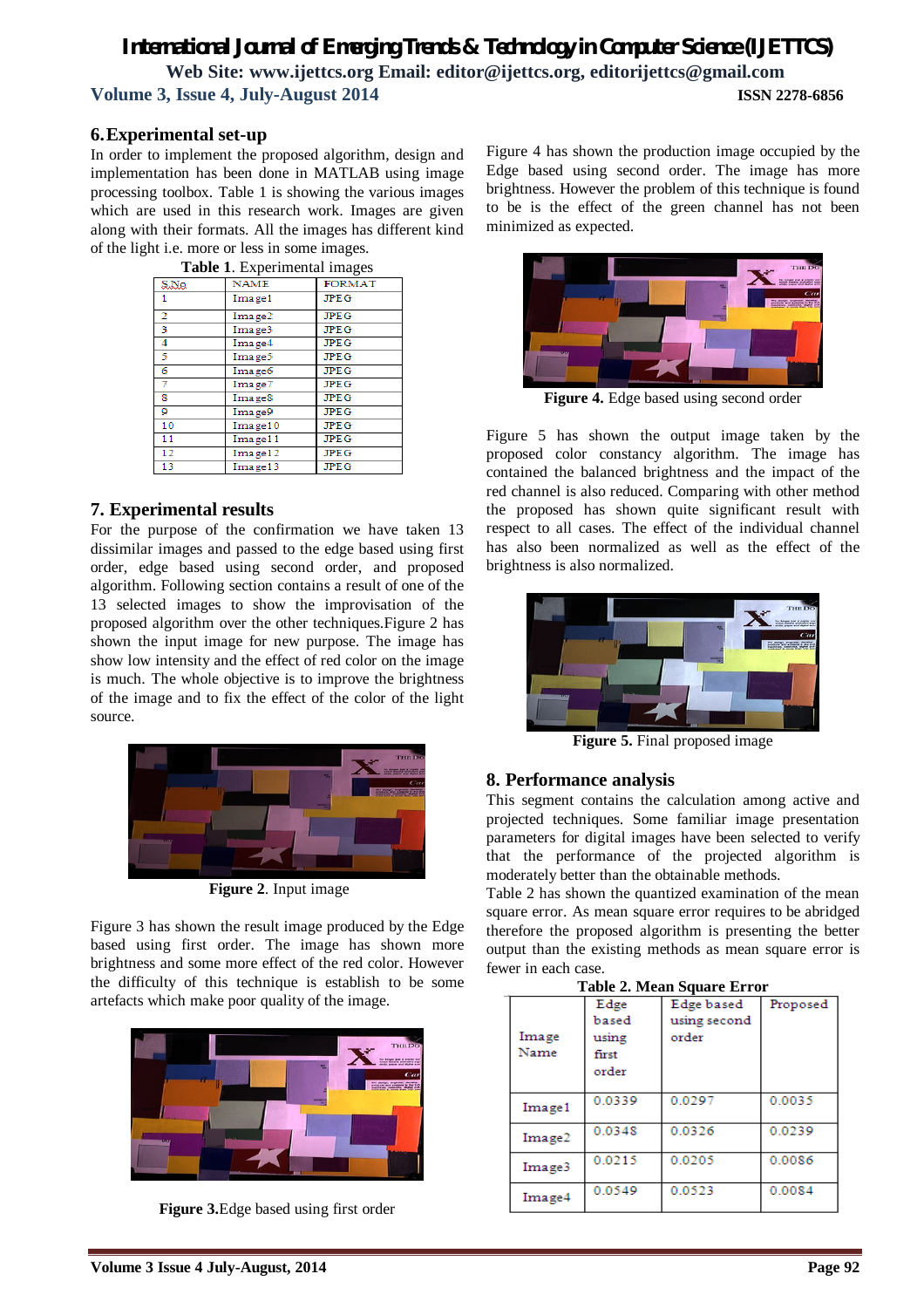| Image5             | 0.0558 | 0.0518 | 0.0203 |
|--------------------|--------|--------|--------|
| Image6             | 0.0387 | 0.0361 | 0.0073 |
| Image7             | 0.0482 | 0.0460 | 0.0163 |
| Image <sub>8</sub> | 0.0589 | 0.0549 | 0.0192 |
| Image9             | 0.0099 | 0.0087 | 0.0074 |
| Image10            | 0.0210 | 0.0205 | 0.0090 |
| Image11            | 0.0389 | 0.0362 | 0.0169 |
| Image12            | 0.0338 | 0.0320 | 0.0085 |
| Image13            | 0.0954 | 0.1006 | 0.0302 |

Table 3 is viewing the relative examination of the Peak Signal to Noise Ratio (PSNR). As PSNR require to be maximized; so the major objective is to increase the PSNR as much as probable. Table 3 has evidently shown that the PSNR is greatest in the case of the projected algorithm therefore projected algorithm is providing improved output than the existing methods.

#### **Table 3. Peak Signal –to- Noise Ratio**

| Edge<br>based<br>using first<br>order | Edge based<br>using second<br>order | Proposed |
|---------------------------------------|-------------------------------------|----------|
|                                       |                                     | 72.7368  |
| 62.7101                               | 63.0046                             | 64.3394  |
| 64.8019                               | 65.0119                             | 68.8101  |
| 60.7382                               | 60 9492                             | 68.8757  |
| 60.6606                               | 60.9838                             | 65.0649  |
| 62.2483                               | 62.5523                             | 69.4869  |
| 61.3018                               | 61.4988                             | 66.0114  |
| 60.4300                               | 60.7323                             | 65.2866  |
| 68.1573                               | 68.7316                             | 69.4097  |
| 64.2340                               | 62.5383                             | 68.5957  |
| 62.2340                               | 62.5383                             | 65.8488  |
| 62.8475                               | 63.0760                             | 68.8593  |
| 58.3349                               | 58.5703                             | 63.3299  |
|                                       | 62.8244                             | 63.3984  |

Figure 6 has shown the quantized examination of the mean square error. As mean square error requires to be abridged therefore the proposed algorithm is presenting the better output than the existing methods as mean square error is fewer in each case.



**Figure 6.**Mean Square Error

**Figure 7** is viewing the relative examination of the Peak Signal to Noise Ratio (PSNR). As PSNR require to be maximized; so the major objective is to increase the PSNR as much as probable. Table 3 has evidently shown that the PSNR is greatest in the case of the projected algorithm therefore projected algorithm is providing improved output than the existing methods.



#### **9.CONCLUSION AND FUTURE WORK**

Color constancy is the ability to conclude colors of substance independent of the color of the illumination source. These Edge-based color constancy procedures create utilize of image derivatives to approximate the light source. On the other hand, dissimilar edge types are in real-world images, such as material, shade, and emphasize edges. These various edge types may have a individual authority on the performance of the illuminate evaluation. This examine work has proposed a new color constancy algorithm which has integrated gray world color constancy with the adaptive histogram stretching on L\*a\*b color space. The proposed algorithm is planned and implemented in MATLAB using image processing toolbox. The evaluation among the proposed and gray edge based color constancy has shown that the proposed algorithm outperforms over the available algorithms. In near future we will modify the proposed algorithm further modifying the edge based hypothesis with fuzzy set theory.

#### **REFERENCES**

- **[1]** Finlayson, Graham D., Steven D. Hordley, and Paul M. Hubel. "Color by correlation: A simple, unifying framework for color constancy." IEEE Transactions on Pattern Analysis and Machine Intelligence,vol.23, no. 11 , pp 1209-1221,Nov.2001.
- **[2]** Geusebroek, J-M., Rein van den Boomgaard, Arnold W. M. Smeulders, and Hugo Geerts. "Color invariance." IEEE Transactions on Pattern Analysis and Machine Intelligence, vol.23,no. 12, pp 1338-1350, Dec.2001.
- [**3]** Foster, David H. "Does colour constancy exist?." Trends in cognitive sciences ,vol.7, no. 10, pp439-443, Oct.2003.
- **[4]** Van De Weijer, Joost, and Theo Gevers. "Color constancy based on the grey-edge hypothesis." IEEE International Conference on In Image Processing, 2005. ICIP 2005, pp. II-722.